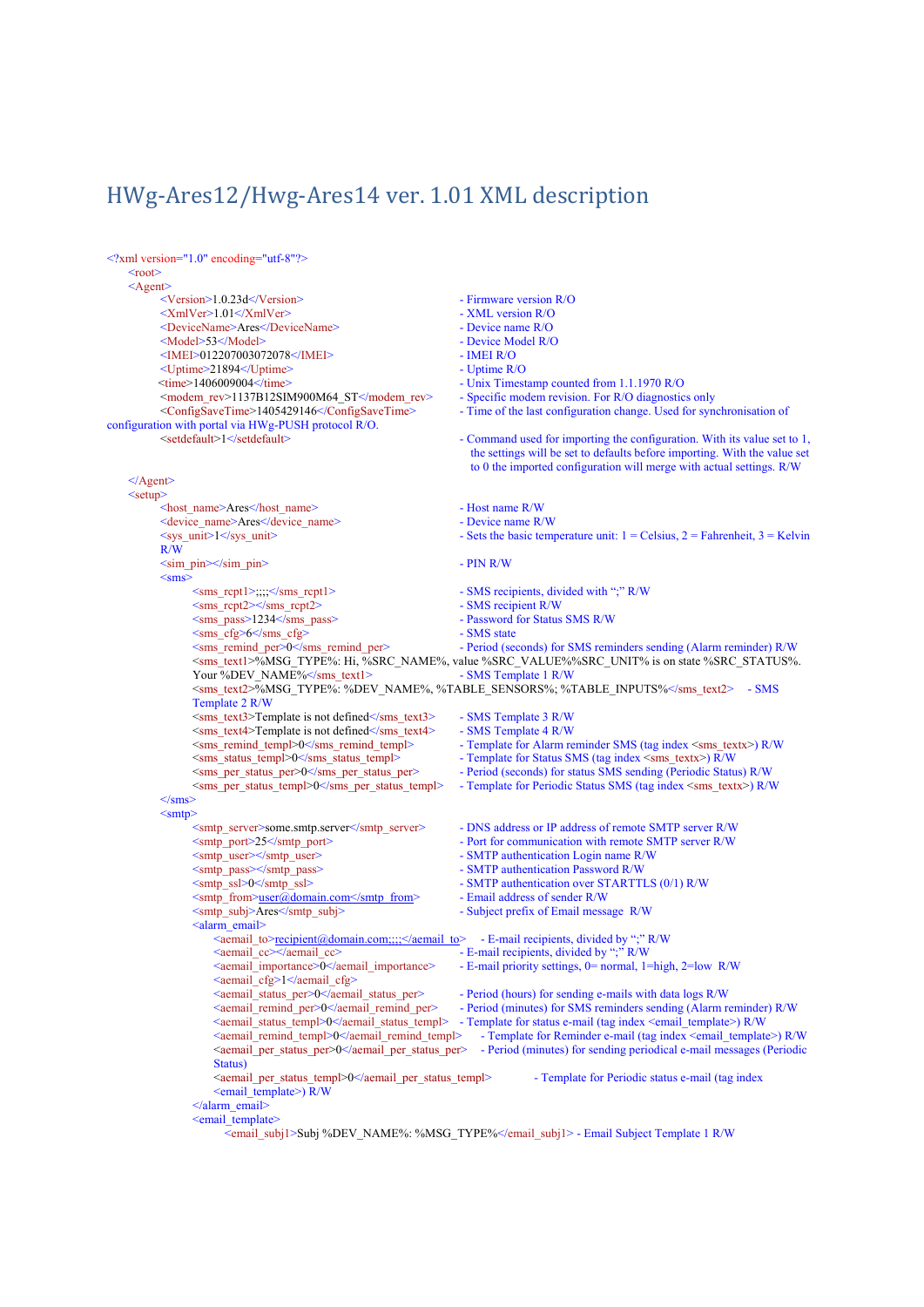```
<email_subj2></email_subj2> - Email Subject Template 2 R/W
              <email_subj3></email_subj3><br>
<email_subj4></email_subj4><br>
- Email Subject Template 4 R/W
                                                                - Email Subject Template 4 R/W
              <email_body1>Hi,&#13;&#10;&#13;&#10;%SRC_NAME%, value %SRC_VALUE%%SRC_UNIT% is on state
              %SRC_STATUS%.

Your %DEV_NAME%</email_body1>- Email body Template 1 R/W
              <email_body2></email_body2> - Email body Template 2 R/W
              <email_body3></email_body3><br>
<email_body4></email_body4>
                                                                - Email body Template 3 R/W<br>- Email body Template 4 R/W
       \le/email_template>
       <sub>logger</sub> email></sub>
             <lemail_per>0</lemail_per><br>
- Reporting period in hours R/W<br>
<lemail to>recipient@domain.com;;;;</lemail to> - E-mail recipients, divided
             <lemail_to>recipient@domain.com;;;;</lemail_to> - E-mail recipients, divided with ";" R/W
             <lemail_cc><br>
<lemail copy recipient R/W<br>
<lemail importance><br>
0</lemail importance><br>
- E-mail priority settings, 0=
             <lemail_importance>0</lemail_importance> - E-mail priority settings, 0= normal, 1=high, 2=low R/W
                                                                -0/1, 1=Erase reported (delivered to SMTP server) values from Logfile
             R/W
              <lemail_templ>0</lemail_templ> - Template for log e-mail (tag index <email_template>) R/W 
       <logger email>\leqsmtp\geq<gprs>
       <gprs_cfg>1</gprs_cfg> - GPRS Enable (0/1) R/W
       <gprs_apn>internet</gprs_apn> - APN R/W
       <gprs_number>*99***1#</gprs_number> - GPRS Dial Number R/W
       USINE USINE USINE SURVEY CONSUMING THE SURVEY OF SURVEY OF SURVEY CONSUMING THE SURVEY OF SURVEY OF SURVEY OF SURVEY OF SURVEY OF SURVEY OF SURVEY OF SURVEY OF SURVEY OF SURVEY OF SURVEY OF SURVEY OF SURVEY OF SURVEY OF S
       sprs_mass></gprs_pass><br>
<gprs_chat></gprs_chat>
                                                                - GPRS other AT strings R/W
</gprs>
<portal>
       \epsilon - Portal Enable (0/1) R/W
       <portal_server>http://some_server/portal.xml</portal_server> - URL portal R/W
      \leqportal_port>80\leqportal_port><portal_user></portal_user> - Portal username R/W
       <portal_pass></portal_pass> - portal password R/W
       <portal_log_per>0</portal_log_per> - log period R/W only from Portal (HWg-PUSH protocol)
                                                                - Push Period R/W only from Portal (HWg-PUSH protocol)
       <portal_aplimit>30</portal_aplimit> - Max number of messages per minute sent with AutoPush function R/W 
      Only from Portal (HWg-PUSH protocol)
</portal> 
<sntp><br>
<time server>europe.pool.ntp.org</time server>
       <time_server>europe.pool.ntp.org</time_server> - DNS address or IP address of SNTP server (time server) R/W
                                                                - Period for time synchronization R/W<br>- time shift (hours) R/W\leqtime_zone>1\leqtime_zone><br>
\leqtime cfg>3\leq/time cfg>
                                                                - 1.bit Daylight Enable/Disable, 2.bit Time sync after start
       Enable/Disable 
\langlesntp\rangle<system>
       <log per>900</log per><br>Period for logging into the internal memory
       <per_rst>0</per_rst> - Periodic reset Enable (0/1) R/W
       <per_rst_time>7200</per_rst_time> - periodic reset time (in second UTC) R/W
       <upgrade_server>http://new.hwg.cz/download/fw/version/hwg-ares12.js</upgrade_server> - URL of a server for remote 
      upgrade of the device R/O 
\le/system>
\lesensors>\lesensor id="65535">
           sor id="65535"> - Entry identification R/O<br>
<name>Battery Monitor </name> - Defined name of the sen
                                                                - Defined name of the sensor R/W<br>- Sensor ID R/O
           \frac{\text{Sen}_id}{4012207003053425} \frac{\text{Sen}_id}{\text{Senn}_id}Vanit>%</unit>%</unit> - Sensors Unit R/O<br>
- Sensors Unit R/O<br>
- Exponent of Value - Exponent of Value - Exponent of Value - Exponent of Value - Exponent of Value - Exponent of Value - Exponent of Value - Exponent of Valu
                                                                - Exponent of Value R/O<br>- SafeRange minimal limit R/W
           <safe_range_low>25</safe_range_low>
           <safe_range_hi>100</safe_range_hi> - SafeRange maximal limit R/W
           <hyst>1</hyst> - Hysteresis (non sensitivity range) value R/W
           <cfg>0</cfg> - 1.bit send SNMP trap if alarm Enable/Disable, 2.bit send email if alarm 
           Enable/Disable, 3.bit send sms if alarm Enable/Disable
           <email_templ>0</email_templ><br> - E-mail Template for this sensor (0-4) R/W
           <sms_templ>0</sms_templ> - SMS Template for this sensor (0-4) R/W
           \ledelay>0</delay><br>
\leap delta> \leap delta><br>
\leap delta><br>
\leap delta><br>
\leap delta><br>
\leap delta><br>
\leap delta><br>
\leap delta><br>
\leap delta><br>
\leap delta><br>
\leap delta><br>
\leap delta><br>
\leap delta><br>
\leap 
                                                                 - Values difference (delta) that activates the AutoPush messages sending
           (more in HWg-PUSH protocol description) R/W
       </sensor>
</sensors>
```